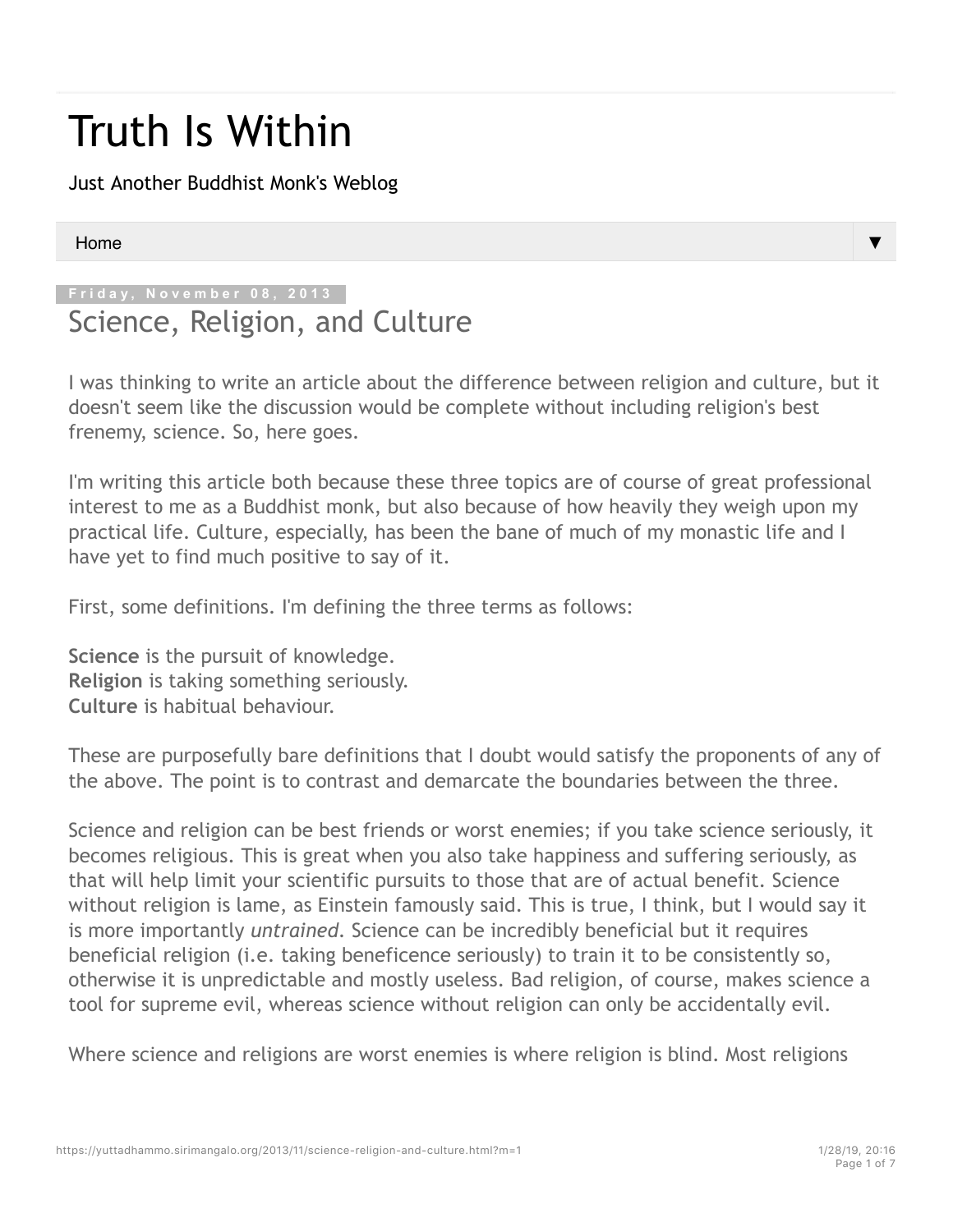eschew science for this very reason, since they are formed from culture, rather than science.

Culture becomes religion when it begins to be taken seriously, in the same way as science does. Unlike science, however, culture is only accidentally purposeful - though it may seem scientific, it is not purposefully so. Much of the Jewish culture I grew up with is of this nature - some of it, like not eating cloven-hoofed animals, may have been informed by science, and some of it, like not eating meat with milk, seems to be purely religious in origin, but much of it, e.g. holiday rituals like Pesach and Hanukkah, is simply historical tradition that has come to be taken seriously.

Buddhism is similarly plagued by culture; I can't in fact think of any instance where culture has turned religious to the benefit of Buddhism, and have a library full of examples of where it has caused harm.

Take the offering of rag robes to monks, for example. 9 out of 10 Buddhists haven't a clue I'm sure what this tradition means or where it came from; not many Buddhist monks wear rag robes anymore, after all. We are supposed, of course, to try our best to be content with rags for robes; way back when, this lead lay people to seek to gain merit by throwing away good cloth in a place where they knew the monks would find it. The practice grew into a tradition of draping good cloth over the branches of trees by the path monks were known to walk to and from the village on. Eventually, people began to take this practice seriously and voila it became religious.

Now, this wouldn't have been a bad thing if it had stayed simply at throwing robes into the forest but the thing about taking things seriously is that they therefore require structure. Given that there is nothing in Buddhism to provide a set structure for throwing rags into forests, havoc ensueth. One of my most memorable experience of a rags-robe offering ceremony was where the entire village showed up, mostly drunk, with a dead tree in a bucket of sand with money dangling from its branches and... no robe. Seriously, they prepared the ceremony and I asked where the robe is and they didn't know what I was talking about - they thought it was all about money.

Mostly it is, in Thailand. "Discarding a forest robe" has become one of the greatest moneymaking endeavours for monasteries today. Now, far be it for me to criticize those who would support Buddhist monastic institutions, but it is a bit of a leap from monks scrounging for discarded cloth to cover their private parts to monks scrounging for bills and coins to cover their satellite television costs...

But I digress. The point is that culture seems destined to ruin religion - given our confidence that Buddhism is pretty much perfect, it seems apt to ask how culture could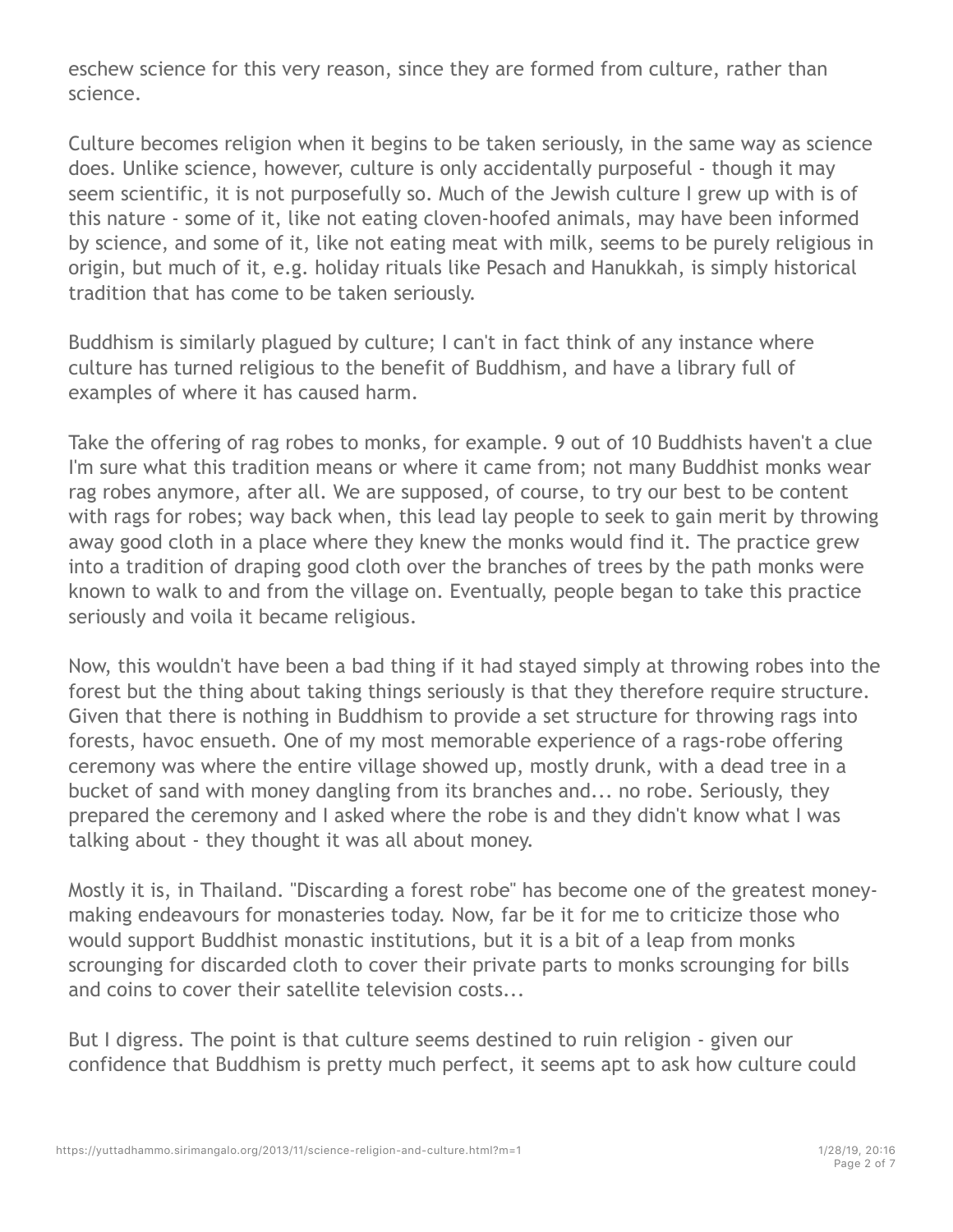possibly improve it? I suppose the same could be said for science, for that matter certainly, materialist science has done its share in blinding Buddhist practitioners to, for example, the reality of rebirth. But this seems unfair to science; science is, after all, about knowledge and knowledge and truth are inseparable. That materialist science is blind to certain truths merely makes it unscientific.

The same cannot be said about culture. Culture is habit, which can be wholly detrimental to religion and yet remain cultural. Another example I'm fond of regaling my students with is about a monastery I once stayed at that holds yearly beauty pageants as part of their cultural show. Somehow, culture has eclipsed religion making us blind to the very teachings we are supposed to be promulgating.

On a personal level, culture-turned-religion has made it ever difficult to live among "Buddhists", as they are unable (or unwilling, I guess) to distinguish the aspects of their religion that come from science (i.e. the Buddha's enlightenment) and those that stem from culture. The Buddha himself employed culture, I suppose; the rains retreat, the holy days, the kathina ceremony, etc. could be seen as a sort of Buddhist culture that, while not improving on the religious teachings themselves, may be seen *supporting* the religion.

Maybe a model could be found here; culture is to be allowed where it supports the teaching without becoming religious. Meaning, it is a merely a tool and should not be taken too seriously, and should **absolutely never** be used to alter the teachings in any way. Meaning, culture should never be a reason to act, speak, or think in a way that is at odds with religion (at least as far as Buddhism goes, of course).

This seems to be the missing wisdom in Buddhist cultures today, where we find Buddhist monks praying for warlords to be victorious and calling for jihad against non-Buddhist immigrants; where we find lay people controlling monks and forcing them to adjust their practices to fit cultural whims; where we find that Buddhists of all stripes have turned Buddhism into a ritualistic orgy of food, money and power.

I'm hyperbolic, of course. While is much that has crept into Buddhism to make one's skin crawl, I don't personally have to deal with orgies on a regular basis. Still, it is enough to make one want to avoid Buddhists entirely, both Eastern and Western, when one sees how easily they turn culture into religion and use their new religion to turn against Buddhism. As other Buddhist teachers can surely attest, there is something refreshing about teaching non-Buddhists; they are a clean slate, as it were, on which your teaching can be inscribed in unadulterated form. Those indoctrinated in some form of Buddhism through their culture (and here I include Western Buddhist culture insofar as it exists) are often unable to see the forest for the trees.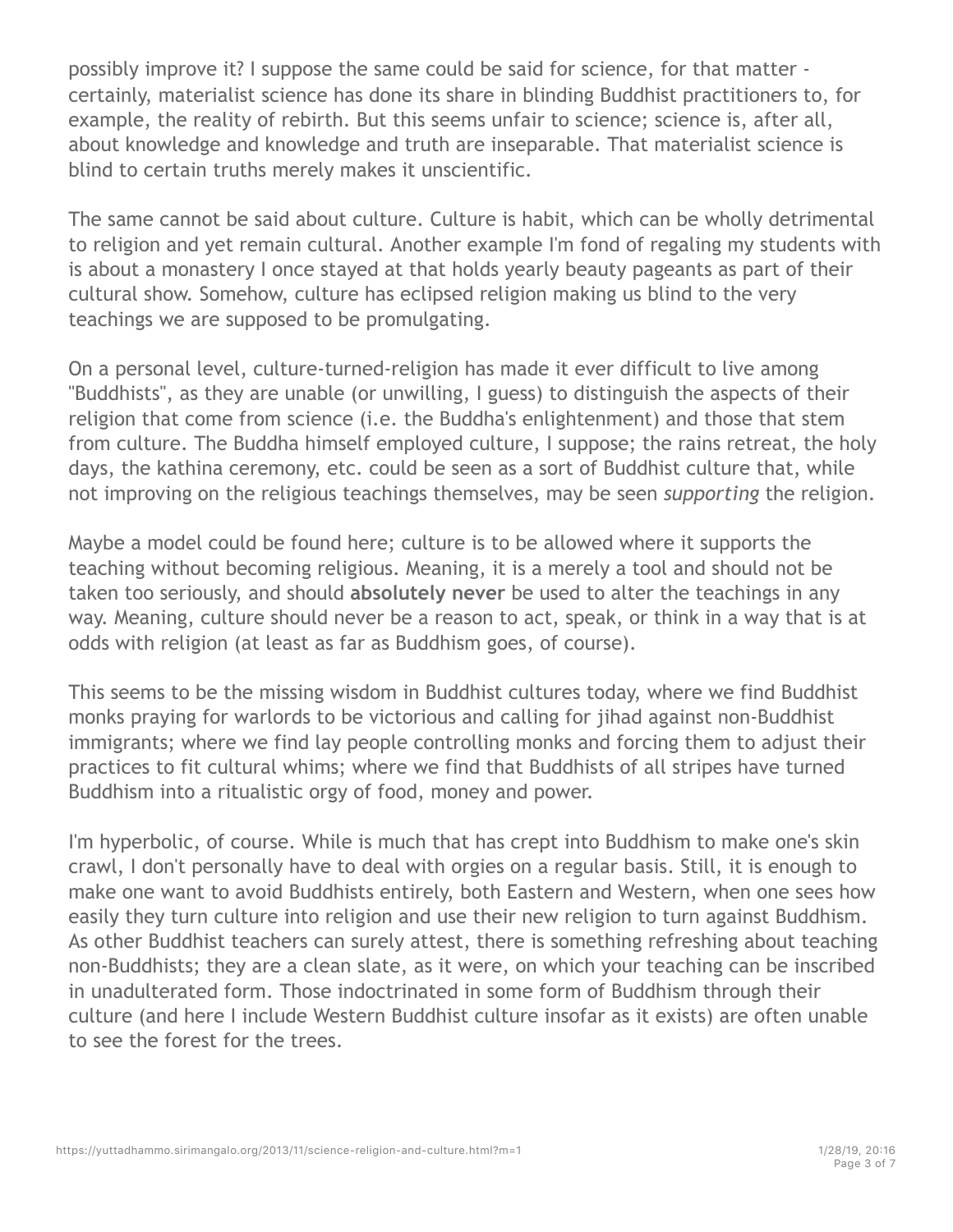I guess I would like this article to encourage people to question their steadfast adherence to culture; I doubt that it will, though. There's something comfortable about habits, especially when they "work". Much of "Buddhist" culture is pleasant and non-threatening; it allows us to think we can have our omelette without breaking any eggs. In fact, it seems to actually hinder the breaking of eggs - any part of the religion that threatens the cultural norms is shunned like heresy.

More commonly, though, culture simply makes religion practice awkward. Cultures where societal interaction is important, for example, make a mockery of things like meditation and monasticism; monks are seen as little more than priests or, at best, social workers whose duty it is to solve the problems of the laity. Cultures that emphasize money and power turn monks into politicians and kings. Etc.

Mostly, I think we should be able to expect Buddhists to keep their cultures to themselves, just as we expect people of other religions to keep their religion to themselves. This is the most trying aspect of cultural Buddhism, that Buddhists seem bent on enforcing their culture on people like me who are just trying to practice the teachings of the Buddha. Certainly, I must have my own cultural ideas about Buddhism that colour my own practice; this article is not meant to point fingers, but to argue against those who believe (consciously or not) that culture is somehow an integral part of religion.

Believe me, having travelled around the world and seen Buddhism practised in more varied ways than I can count, I can say for certain that Buddhist culture can never and should never be more than the shell of an egg - it can protect its charge but can never improve upon it. And if it's too thick in its application, it can stifle and kill that which it is meant to protect.

So, there you go. Peace :)

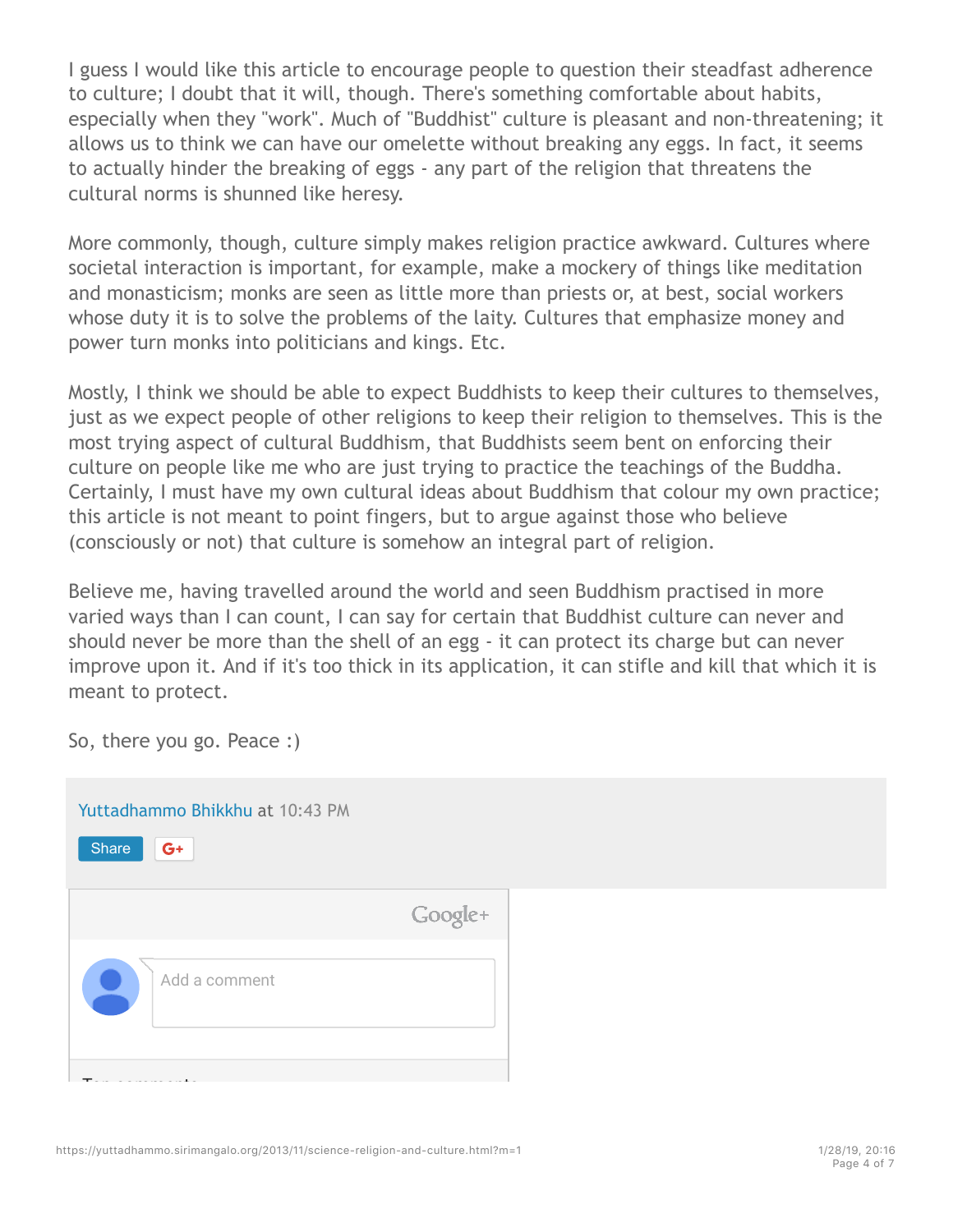

#### **Yuttadhammo Bhikkhu**

5 years ago **+1**

Shared publicly

#### **<sup>45</sup> Science, Religion, and Culture <sup>4</sup>**

I was thinking to write an article about the difference between religion and culture, but it doesn't seem like the discussion would be complete without including religion's best frenemy, science. So, here goes. I'm writing this article both because these th...



#### **Michael French** 5 years ago  $+2$

**Michael French** 5 years ago +2<br>Right off the top, let me say I appreciate that you defined your terms, and I will try to stay within those.

Read more (36 lines)



#### **Hasaka Ratnamalala**

5 years ago

Shared publicly

Even though my "Cultural Buddhistness" do not allow me to go in to an argument with a Buddhist monk, the importance of this subject force me to add my two cents to this

Read more (38 lines) and respect Bank Band



### **Puttadhammo Bhikkhu**

 $\frac{1}{2}$  5 years ago (edited) First, I'm not sure how my post could be considered a declaration of war against

"cultural Buddhists" - I didn't use the term called cultural Buddhists to provide monks with

 $\frac{1}{2}$ shelter, food and clothing. The case and clothing  $\frac{1}{2}$ Read more (58 lines)

5 years ago

#### against "cultural Buddhists" I invite you to look **belaghoulashi**

Shared publicly

Some thought-provoking comments here in both the blog and the comments. "true Dhamma is replace by Dhamma-like

Culture, naturally, is what varies and changes Read more (63 lines) Caucasian society, where everything is

kalyana wolf "Eastern" value is converted in the money of  $\mathbb{R}^n$ necessity, the way any given Uower has to the way any given Uower has to the way any given Uower has to the Uo **kalyana wolf** 5 years ago

making ventures, as soon as it is introduced to the soon as it is introduced to the soon as it is in the society of  $\sim$ **emerge the special temperature through the special temperature in the special temperature in the special tempe**<br>Shared publicly in the special temperature in the special temperature in the special temperature in the speci

"religion" always emerges through it, of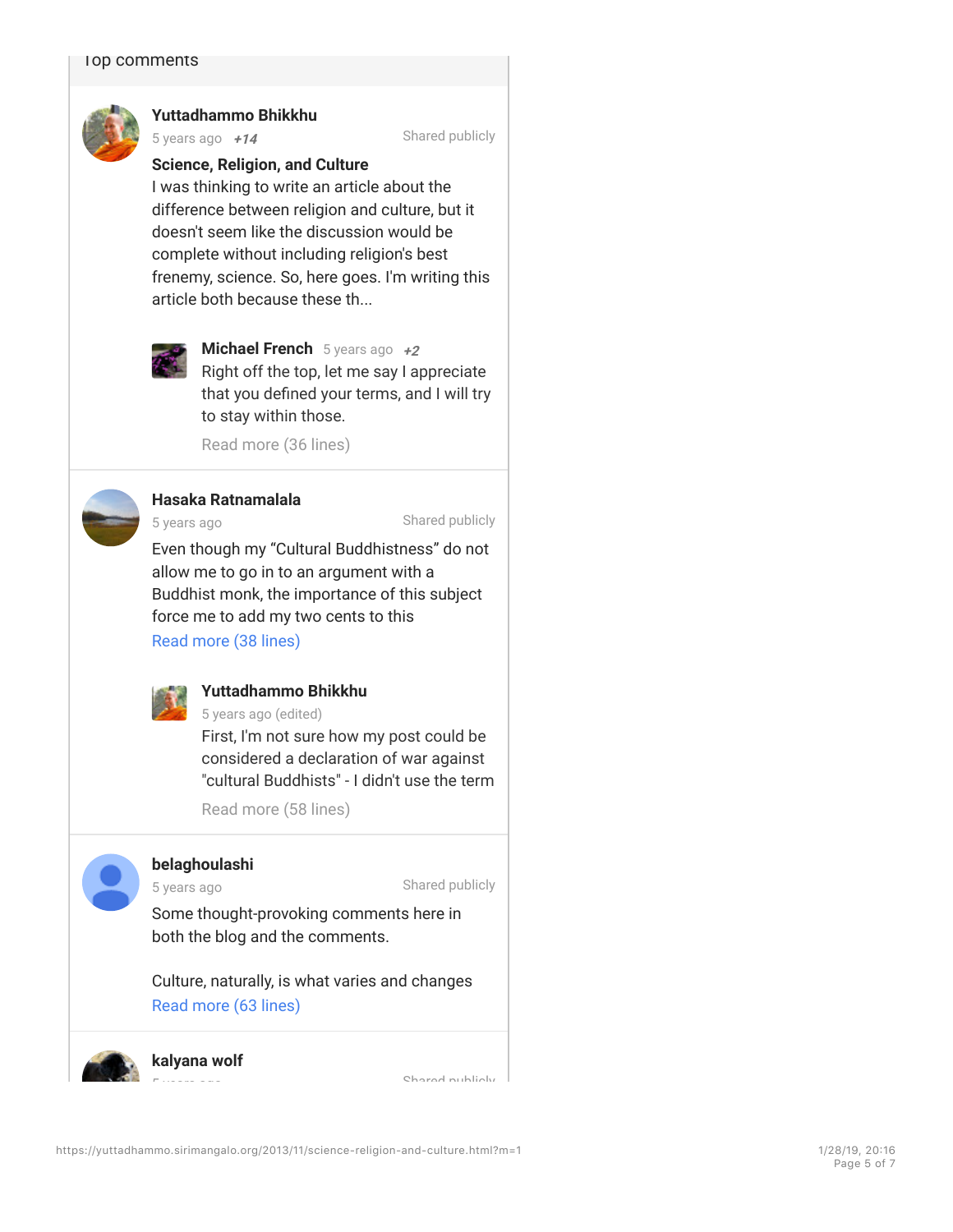

Happy to read the thoughts of another striving for balance in this challenging world. Repeated application of mind to moment and compassion generosity and wisdom are all we have in the sweeping sea of cultural garbage. Many more of us are in the same boat, or at least near it, like survivors of the Titanic. Samaneri Kalyana



#### **Metta Bhavana**

5 years ago

Shared publicly

Bhante, when I read your informal impressions, which I don't believe you meant to be more than that, the phrase that came up for me was: "Eko care khaggavisāṇakappo." You, of course, Read more (47 lines) and the suttainable form the suttaining  $\sim$ 



#### rhinoceros." **Darwen Masterson**

5 years ago

others it means "wander alone like a

**Darwen masterson**<br>5 vears ago o years ago

"Buddhism is pretty much perfect." I agree completely! But...you can have the best religion in the known universe, ultimately it's up to the people and indivisuals to be vigilant on walking Read more (14 lines)

not yet have the wisdom to avoid the things that



#### Mogharaia shared this via Googlet **Mogharaja** shared this via Google+<br>- Aband with

Bhikkus, like rhinos, being exotic and rare

when the  $\mathcal{L}_{\text{max}}$  do, or dinary humans can perhaps can perhaps can perhaps can perhaps can perhaps can perhaps can perhaps can perhaps can perhaps can perhaps can perhaps can perhaps can perhaps can perhaps can perha Most people... 5 years ago

attention, even when they do not seek it. Even when they do shared publicly

### **Douglas Dobchuk** rhinopagendas. Mass hysteria syndrome kind of the black rhinopage of the black rhinopage of the black rhinopage of the black rhinopage of the black rhinopage of the black rhinopage of the black rhinopage

Shared publicly

5 years ago  $+2$  Shared pub rare form of monk may be unable to exist, on than carving out their own road. I still have **+23** Hello Bhante,**<sup>2</sup>** I have only read your article quickly but I feel compelled to make several observations/comments.

Read more (16 lines)

#### $\blacksquare$ inade and craving. But it also made and craving. But it also made and craving. But it also made and cravi  $\mathbf{a}$  and  $\mathbf{b}$  of daily life. In the midst of daily life. In the midst of daily life.  $s = \frac{1}{2}$ **Mauricio Mota**

of years ago arrangement of needs into a culture of  $\sigma$ Personally, I have the greatest respect to the greatest respect to the greatest respect to the greatest respect of the greatest respect to the greatest respect of the greatest respect to the greatest respect of the greates Shared publicly

diameter this became corrupt or  $\mathcal{S}$  and  $\mathcal{S}$  and  $\mathcal{S}$  or  $\mathcal{S}$  or  $\mathcal{S}$  or  $\mathcal{S}$  or  $\mathcal{S}$  or  $\mathcal{S}$  or  $\mathcal{S}$  or  $\mathcal{S}$  or  $\mathcal{S}$  or  $\mathcal{S}$  or  $\mathcal{S}$  or  $\mathcal{S}$  or  $\mathcal{S}$  or  $\mathcal{S}$  $\mathsf{sa}$  and  $\mathsf{sa}$  wage this struggle and  $\mathsf{sa}$  and  $\mathsf{sa}$  and  $\mathsf{sa}$  and  $\mathsf{sa}$  and  $\mathsf{sa}$  and  $\mathsf{sa}$  and  $\mathsf{sa}$  and  $\mathsf{sa}$  and  $\mathsf{sa}$  and  $\mathsf{sa}$  and  $\mathsf{sa}$  and  $\mathsf{sa}$  and  $\mathsf{sa}$  and  $\mathsf{sa}$ 5 years ago Sadhu

https://yuttadhammo.sirimangalo.org/2013/11/science-religion-and-culture.html?m=1 1/28/10, 20:16

ritualistic, or just trivial and misguided. People

is to my mind a mark of a great teacher. Not

regarding your desire and effort to walk a true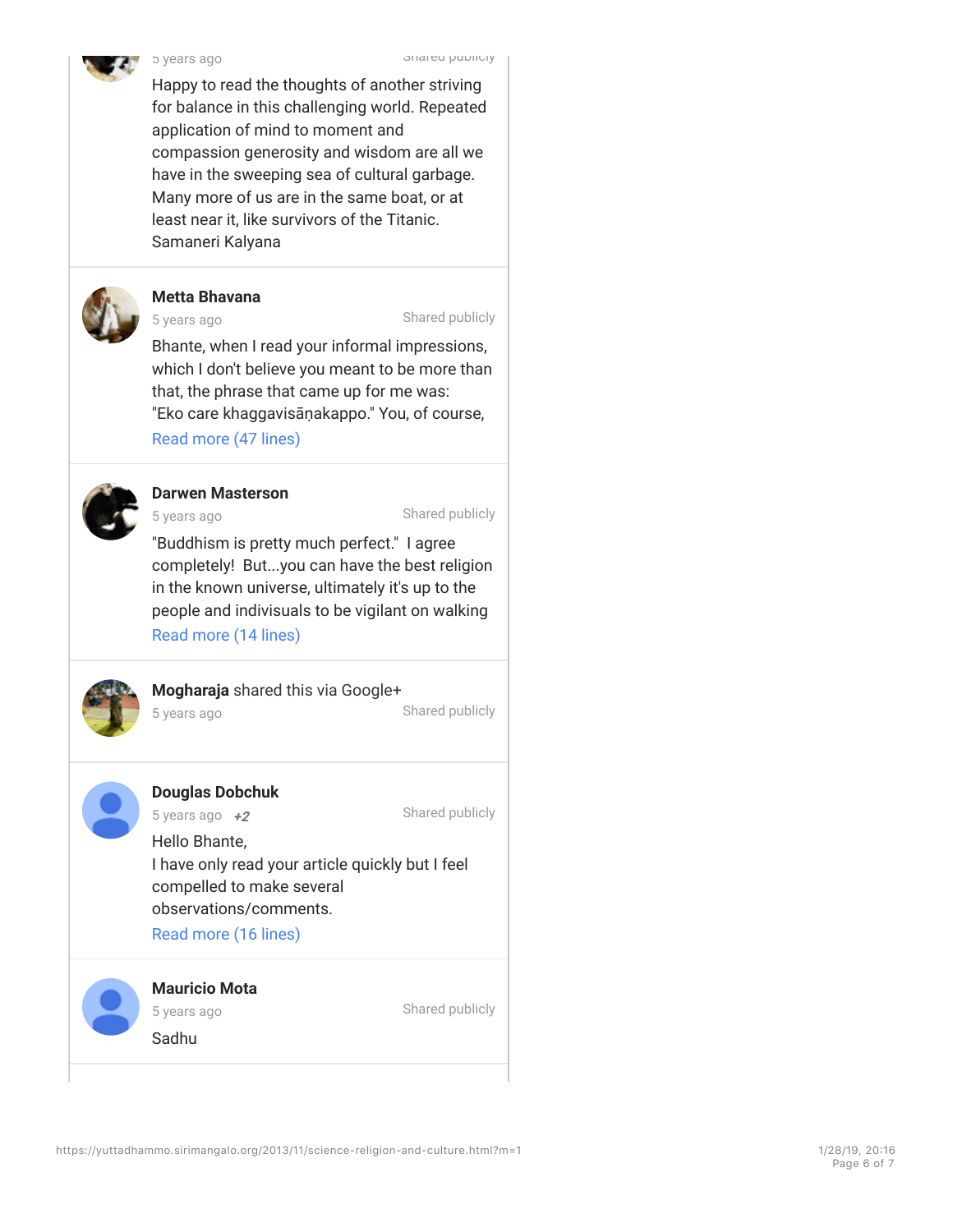#### **Vino Wijeratne** 5 years ago **+2**

Shared publicly

**<sup>3</sup>** You said it all when you said, quote, "This is the **<sup>2</sup>** most trying aspect of cultural Buddhism, that Buddhists seem bent on enforcing their culture on people like me who are just trying to practice the teachings of the Buddham and the Buddham and the Buddham and the Buddham and the Buddham and the Buddham a



 $\overline{\text{Home}}$  and  $\overline{\text{Home}}$  and  $\overline{\text{Home}}$ Home

View web version

Powered by Blogger.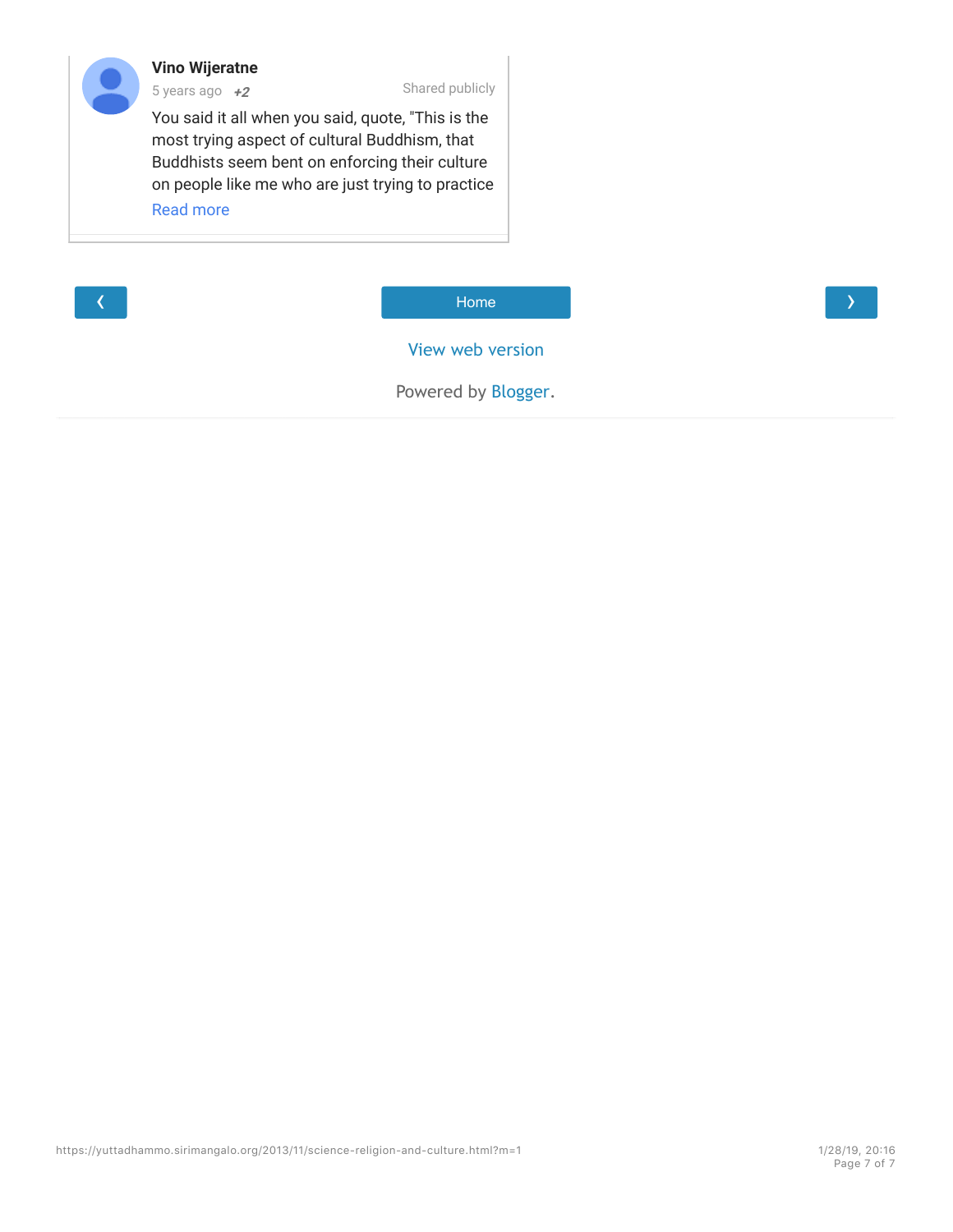# Truth Is Within

Just Another Buddhist Monk's Weblog

#### Home

#### **Saturday, November 23, 2013**

## More On Culture

Really, it's not that I have a problem with culture, per se... I think that was a misunderstanding with my last post, though I have to assume it was willful since I'm pretty sure the article was clear that the problem isn't with culture, but with religion that stems from culture.

Hints that attacking culture-based religion is somehow ungrateful or disrespectful. The idea that criticizing the adherence to Buddhist culture of one's supporters might be somehow be "biting the hand that feeds you" is familiar, if somewhat disheartening comparing as it does monastics with domestic animals. I'm not sure how to best respond to such accusations, except to point out that the analogy goes both ways; treat someone like a dog and you might just get bitten.

Harsh? By dog, I mean in the best sense possible... a domesticated wild animal that is forced into obedience by threat of starvation. Familiar in all the wrong ways...

Monks aren't dogs, of course... well, not 'of course', really, and that's the disappointing thing, that there might be an expectation for monks to pander to the whims of culture or even worse, the whims of secular materialist society. I would say this only happens when culture or consumerism become religious.

So there, the point isn't that culture is bad or ugly or whatever; as long as you keep it to yourself, it shouldn't ever become an issue. The point is that religion (i.e. that which we take seriously) should never, ever, ever, never be based on anything but scientific observation of reality. Culture and secular affairs have no right to be taken as seriously as they have by otherwise rational religious individuals.

In Thailand the greatest difficulty was in regards to money; many Thais have quipped to me in the past that there are two lords in Thailand - the Buddha and money. Again, this

▼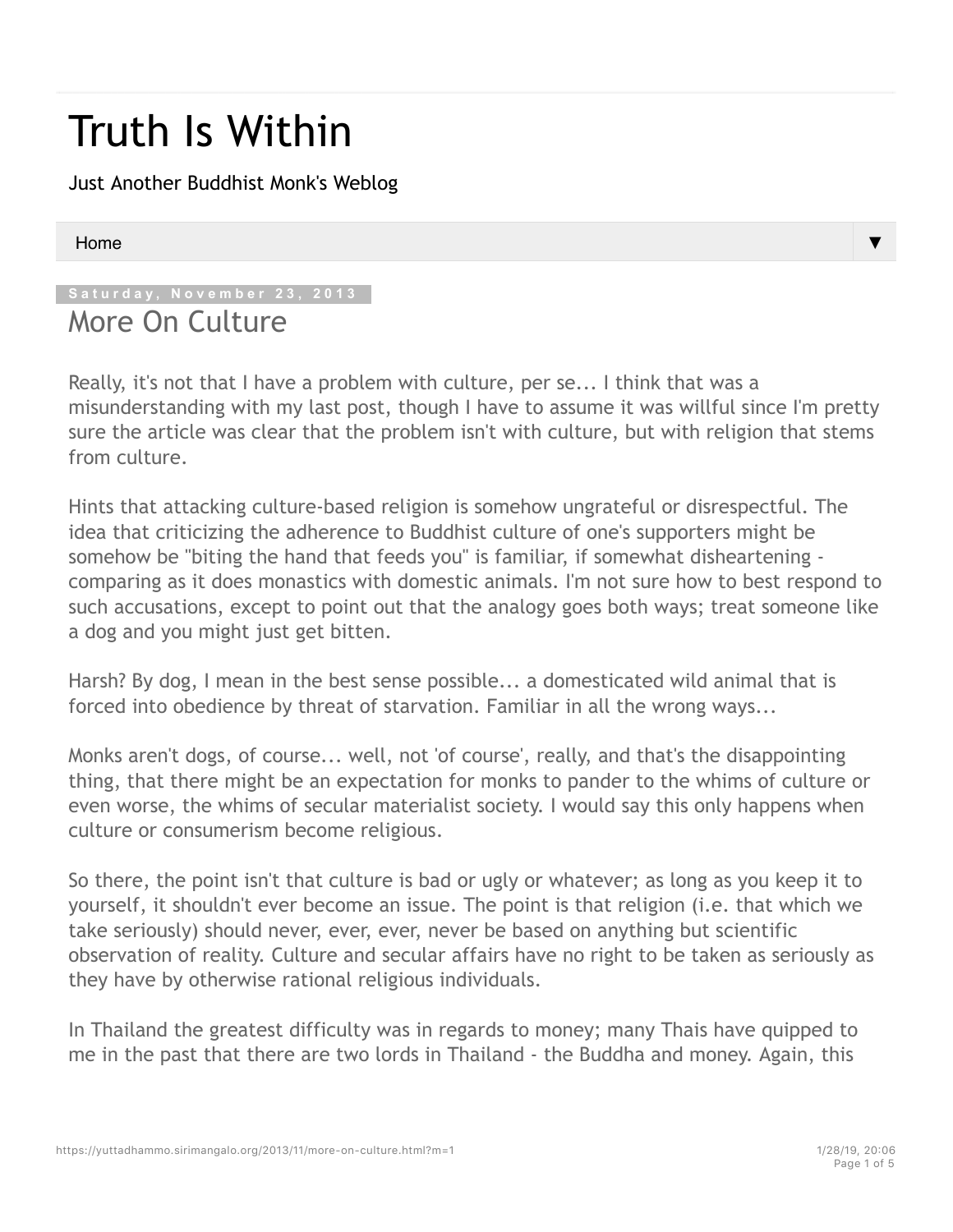isn't about people, but about the pressure culture places on religion - Thailand abounds with generous individuals. Unfortunately their generosity is routinely reduced to economic terms where giving equals giving money.

Giving money is about the lowest form of giving in my estimation; sure, you've worked hard to produce the money, that should count for something, shouldn't it? Not in a karmic sense, I would argue, since ones mindset while performing the work wasn't likely to be inherently wholesome. Compare to offering a home-cooked meal to religious mendicants, where the entirety of the work performed is related to the act of giving. Or, compare to giving instruction on meditation practice, where the benefit is an order of magnitude greater than a full stomach. Unfortunately, the blinders of materialism have created a sort of tunnel vision that is only able to see value in economic terms.

This isn't really a problem for lay people; the exchange of material goods is a part of secular life. As a monk, however, the culture of giving (money) presented practical problems on a routine basis; bribes to local monastic and governmental officials, donations to abbots, and monetary support of workers and underlings are all activities that, even if one were inclined towards them, do not lend themselves to easy performance by Buddhist monastics. Simply put, it always felt like money was the only currency in Thai culture, and being a penniless mendicant put one at a distinct disadvantage in a society where most mendicants were not so penniless. Culture got very much in the way of religion, as far as I could see.

In dealing with Sri Lankan culture, there was less of an issue; for the most part because of far less interaction between monastics and laity. I'm not sure whether that means Thai Buddhists are overly concerned with monastic activities or that Sri Lankan Buddhists are overly neglectful. Neither one seems problematic in itself. It's the nature of the interaction that rubs errant, so to speak.

It was a shock to see how critical some Sri Lankan Buddhists were of monastics in Sri Lanka, after the overly polite Thai culture; but over time, that too began to seem innocuous - as a Canadian, politeness is more familiar, but a slap in the face can be refreshing as well, *de temps en temps*. No, the issue again is what is behind all the slapping. Being called ungrateful is one thing; certainly a serious charge, but therefore all the more worth taking seriously. When the evidence of ingratitude is an unwillingness to perform certain rituals or provide certain services, it again becomes an issue of religion.

Simply put, when I am supported by Thai people, I am expected to adhere to Thai culture; when I am supported by Sri Lankan people, I am expected to adhere to Sri Lankan culture. For students and devotees, this can easily be remedied by explanations and injunctions those who hold respect are ever pliant; for others (those with money, power, etc.), there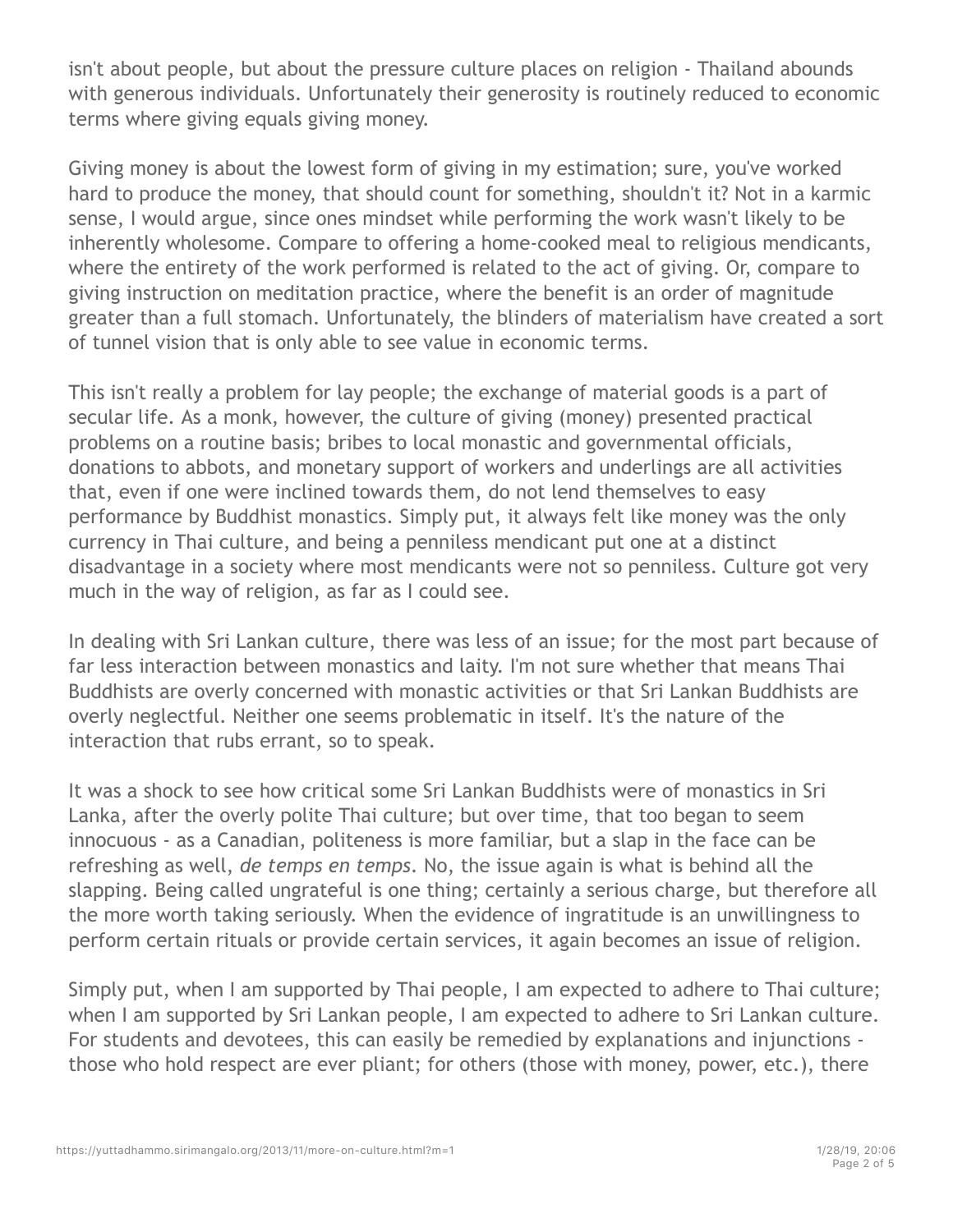is an ever-present expectation of compromise.

Compromise. An interesting word. Being uncompromising is dangerous. Certainly, every time culture rears its foreign head, we have to ask ourselves whether and how to compromise our practices to fit the culture. Where our practices are as well cultural, it may certainly do to compromise them in favour of assimilation; where our practices are religious (at least scientifically so), I would beg to differ.

That meditation practice is a subtle thing goes without saying; it's clearly more than just sitting cross-legged with one's eyes closed. Cultivating a proper meditative environment is important for all concerned; one where giving is without expectations, morality is without conceit, and meditation practice is without views. Attachment to rites and rituals (which, it must be admitted, culture of all sorts is) for their own sake is a danger to proper meditation practice and therefore true religion.

I guess that's it, then; culture seems to have a way of weaseling its way into religion, conflicting with and even supplanting more scientific-based practices. That's why I find it problematic. But the worst is that this sort of reasoning is likely to fall on deaf ears; we are all blind to our own love of our own culture.

So, for the record; I have no problem, personally, with Thai people or Sri Lankan people; I don't think Canadian people are better or worse than either. I favour Canadian culture, probably because I'm Canadian, but I would never think to let it consciously interfere with my practice of the Buddha's teaching. On the other hand, this isn't about me or you or anyone in particular; it's about the difference between culture and science and how seriously we take them. I am of the opinion that culture is a danger to science and of no intrinsic benefit to religion; at best it can be a benign structural support, if and only if it is not taken too seriously.

Finally, for the record, all is well here. I write these things because I think about them, not because I'm drowning in cultural oppression :) In December I'll be heading back to Ontario and New York to visit Wat Khmer Krom and my parents. In January, I'm off to Thailand and maybe Sri Lanka - being a visitor in a foreign culture is pleasant enough and both countries have hordes of pleasant people (to say the least).

Thank you to everyone who has supported me and my work, especially those who have sent things from my wishlist, since I am normally unable to express my thanks directly (often I don't even know who it was who sent the item). I may have need of a means of at least one-way transportation from Ontario to Rochester, NY to see my mother; any support in the form of a bus ticket would be much appreciated.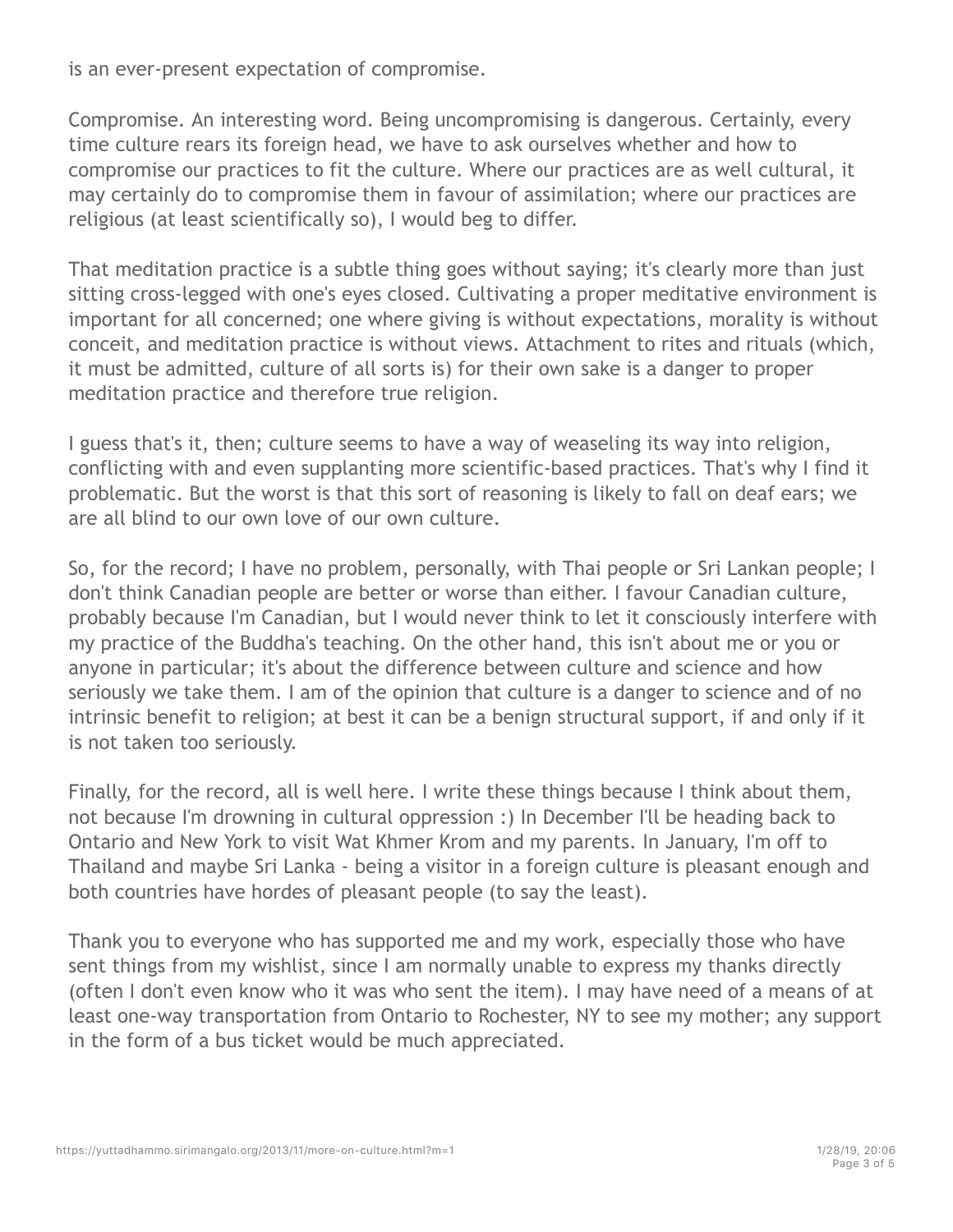Tonight is Monk Radio at 7 PM Winnipeg time. Dhammapada videos and Sutta study are back on schedule until at least Ontario. Otherwise, it is quiet here.

Be well :)